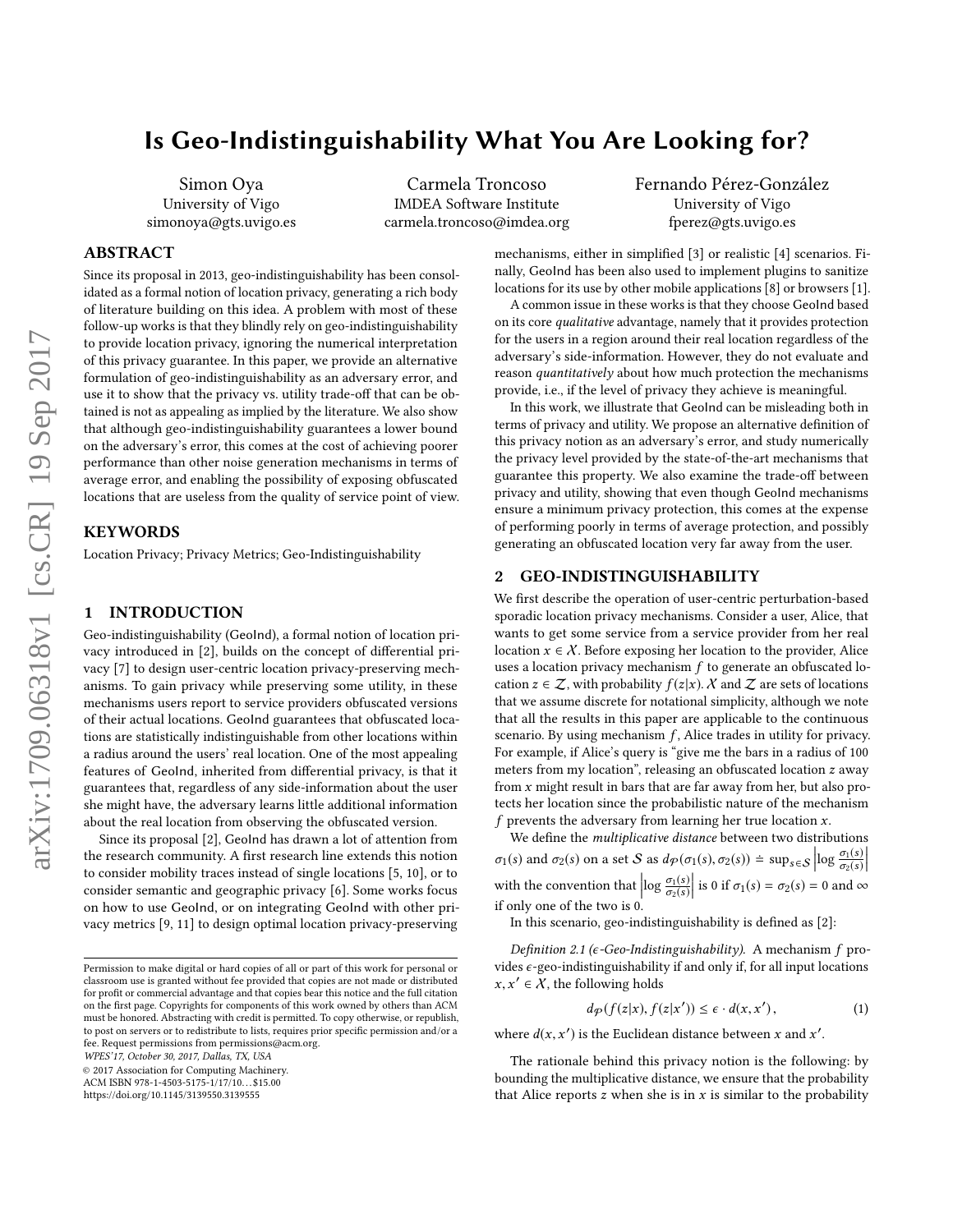that she reports z when she is in  $x'$  (up to a multiplicative factor of  $e^{x}d(x,x')$ ). Therefore, an educatory observing z sound statistically distinguish between x and x' as Alice's real location. The upper<br>hound in (1) denonds on  $d(x, x')$  and c. The former denondence  $\epsilon \cdot d(x, x')$ . Therefore, an adversary observing z cannot statistically bound in [\(1\)](#page-0-0) depends on  $d(x, x')$  and  $\epsilon$ . The former dependence<br>is very intuitive: given an obfuscated location z, two locations is very intuitive: given an obfuscated location z, two locations is close to  $f(z|x')$ ) than if they were further apart. The role of  $\varepsilon$ ,<br>on the other hand, is to tune the degree of Goolad. Smaller values  $x, x' \in \mathcal{X}$  that are very close result harder to distinguish (i.e.,  $f(z|x)$ ) on the other hand, is to tune the degree of GeoInd. Smaller values of this parameter ensure that  $f(z|x)$  and  $f(z|x')$  are closer, and<br>therefore provide a higher degree of privacy than larger values therefore provide a higher degree of privacy than larger values.

Prior-Agnostic Protection. GeoInd provides a privacy guarantee independent of any side information about  $x$  the adversary might have. Let  $\pi(x)$  be a probability mass function over  $x \in \mathcal{X}$ representing the prior adversary's side information about Alice's real location  $x$ . After observing  $z$ , the adversary can update her knowledge by computing the posterior probability mass function

<span id="page-1-0"></span>
$$
p(x|z) = \frac{f(z|x) \cdot \pi(x)}{\sum_{x' \in \mathcal{X}} f(z|x') \cdot \pi(x')}.
$$
 (2)

By using [\(1\)](#page-0-0) and [\(2\)](#page-1-0), it is easy to show that GeoInd implies

$$
d_{\mathcal{P}}(p(x|z), \pi(x)) \le \epsilon \cdot d(\pi), \tag{3}
$$

where  $d(\pi)$  is the maximum distance between two locations x and a certain degree of similarity between the adversary's prior and ' such that  $π(x) > 0$  and  $π(x') > 0$ . In other words, GeoInd ensures<br>certain degree of similarity between the adversary's prior and posterior information about Alice's real location, for any prior  $\pi$ . Note that GeoInd is not an absolute privacy guarantee, but only ensures that given z the adversary gets no significant extra accuracy with respect to the prior. However, if given this prior the adversary can pinpoint a user's location to a small region in the map (small  $d(\pi)$ , then even though z does reveal little information about x, the adversary's estimation of  $x$  will still be accurate.

Choosing the Privacy Parameter. The general approach to selecting a proper value for the parameter  $\epsilon$  is to pick a *privacy level* when Alice is in x and releases z, her location is statistically indis-<br>tinguishable from all the other locations  $x'$  within a radius of  $r^*$ . \* and a *privacy radius*  $r^*$ , and set  $\epsilon = \epsilon^*/r^*$ . This ensures that, tinguishable from all the other locations x' within a radius of  $r^*$ <br>around her i.e.  $d_{\Omega}(f(z|x)) f(z|x')) \leq \epsilon^*$  as in (1) around her, i.e.,  $d_p(f(z|x), f(z|x')) \le \epsilon^*$  as in [\(1\)](#page-0-0).<br>Quantitatively however it is hard to determine

Quantitatively, however, it is hard to determine if a bound on the multiplicative distance  $\epsilon^*$  gives "enough privacy". This is reflected<br>in the literature, where there is no consensus about which value of in the literature, where there is no consensus about which value of the bound in [\(1\)](#page-0-0) denotes a high degree of indistinguishability. In the seminal paper [\[2\]](#page-3-0), Andrés et. al choose  $\varepsilon^* = \log 2$  in a radius of  $r = 200$  meters as the bighest privacy level. This bound is used by  $r = 200$  meters as the highest privacy level. This bound is used by some follow-up works [\[1,](#page-3-10) [6\]](#page-3-4), while others take different values of \*, ranging from  $\epsilon^* = \log 10$  [\[5\]](#page-3-2) to  $\epsilon^* = \log 1.4$  [\[4\]](#page-3-8).

#### 3 GEOIND AS AN ADVERSARY ERROR

In this section, we introduce an alternative characterization of GeoInd as an adversary error. This characterization helps us in providing more intuition behind the privacy level obtained for a specific value of the privacy parameter  $\epsilon$ , and in understanding the protection it provides beyond the upper bound expressed in [\(1\)](#page-0-0).

Consider that the adversary's side information is that Alice is equally likely in either of two locations x and x', i.e.,  $\pi(x) = \pi(x') = 0.5$ . After observing z the adversary has to decide between x and x'. 0.5. After observing z, the adversary has to decide between x and  $x'$ . We refer to this adversary as the decision adversary. Assume, without loss of generality, that  $f(z|x) \ge f(z|x')$ , and thus the optimal decision in terms of minimizing the adversary's probability of error decision in terms of minimizing the adversary's probability of error is deciding that Alice's location is  $x$ . In this case, the adversary's probability of error is

<span id="page-1-2"></span>
$$
p_e(x, x', z) = \frac{f(z|x')}{f(z|x) + f(z|x')}.
$$
\nThen, Geo-indistinguishability can be defined as follows:

LEMMA 3.1 ( $\epsilon$ -Geo-Indistinguishability as error). A mechanism  $f$  guarantees  $\epsilon$ -geo-indistinguishability if and only if, for any pair of input locations  $x, x' \in X$  and any output location  $z \in \mathcal{Z}$ ,<br>it ensures that the minimum probability of error  $p^*$  of the decision it ensures that the minimum probability of error  $p_e^*$  of the decision<br>adversary described above is adversary described above is

<span id="page-1-1"></span>
$$
p_e(x, x', z) \ge p_e^* = \frac{1}{1 + e^{\epsilon} \cdot d(x, x')} \,. \tag{5}
$$
 It is easy to see that the Geolnd definitions in (1) and (5) are

equivalent by substituting [\(4\)](#page-1-2) in [\(5\)](#page-1-1) and operating. We have chosen  $\pi(x) = \pi(x') = 0.5$  as prior knowledge for the decision adversary,<br>as this ensures the guarantee in (1) but we note that when  $\pi(x) \neq$ as this ensures the guarantee in [\(1\)](#page-0-0), but we note that when  $\pi(x) \neq$  $\pi(x')$  GeoInd does not guarantee a minimum probability of error<br>against this adversary against this adversary.

This alternative definition of GeoInd allows us to intuitively interpret the privacy guarantee achieved by  $f$ . For example, given  $\epsilon = 2 \text{km}^{-1}$  and two locations x and x' separated  $d(x, x') = 0.5 \text{km}$ , according to (1) the multiplicative distance between  $f(z|x)$  and according to [\(1\)](#page-0-0) the multiplicative distance between  $f(z|x)$  and  $f(z|x')$  is bounded by 1. However, whether an upper bound on the multiplicative distance of 1 is a reasonable level of protection is not multiplicative distance of 1 is a reasonable level of protection is not clear. In terms of probability of error, [\(5\)](#page-1-1) bounds the adversary's error to be  $p_e \ge p_e^* = 0.27$ : before observing z the decision adversary has a probability of correctly guessing Alice's input location of sary has a probability of correctly guessing Alice's input location of <sup>0</sup>.5, and after the release her probability of success is in the worst case <sup>0</sup>.73. It is difficult to consider this worst case probability as "high indistinguishability", which contradicts the GeoInd idea of achieving indistinguishability for every pair of input locations. We explore the implications of this interpretation in the next section.

# 4 GEOIND IN NUMBERS

In this section, we quantitatively evaluate the privacy and utility achieved by GeoInd mechanisms. For privacy, given a fixed distance between two locations x and x', we measure both the upper bound<br>on the multiplicative distance in (1)  $c^* = c$ ,  $d(x, x')$  and the lower on the multiplicative distance in [\(1\)](#page-0-0),  $\epsilon^* = \epsilon \cdot d(x, x')$ , and the lower hound on the probability of error (4) of the decision adversary  $\mathbf{a}^*$ bound on the probability of error [\(4\)](#page-1-2) of the decision adversary,  $p_e^*$ .<br>For utility we consider two metrics: the average loss  $\bar{r}$  measured as For utility we consider two metrics: the average loss <del>r</del>, measured as the average Euclidean distance between the actual location of the user x and the obfuscated location  $z$  [\[3,](#page-3-7) [4,](#page-3-8) [6,](#page-3-4) [9](#page-3-5)[–11\]](#page-3-6), and the radius of the circular region centered around  $x$  where  $z$  is with probability 0.95, denoted by  $r_{95}$  [\[1\]](#page-3-10).

We evaluate two GeoInd mechanisms. First, the planar Laplace mechanism, proposed in the seminal work [\[2\]](#page-3-0), implemented in [\[1,](#page-3-10) [8\]](#page-3-9), and used as a baseline for comparison in [\[3,](#page-3-7) [4\]](#page-3-8). This mechanism generates obfuscated locations  $z$  from the actual location  $x$  by adding 2-dimensional Laplace noise to the latter. Second, the planar Laplace with remapping [\[4\]](#page-3-8), current state-of-the-art. This mechanism first generates a temporary location z' by adding 2-dimensional Laplace<br>noise to x, and then performs a deterministic remanning from z' to noise to x, and then performs a deterministic remapping from  $z'$  to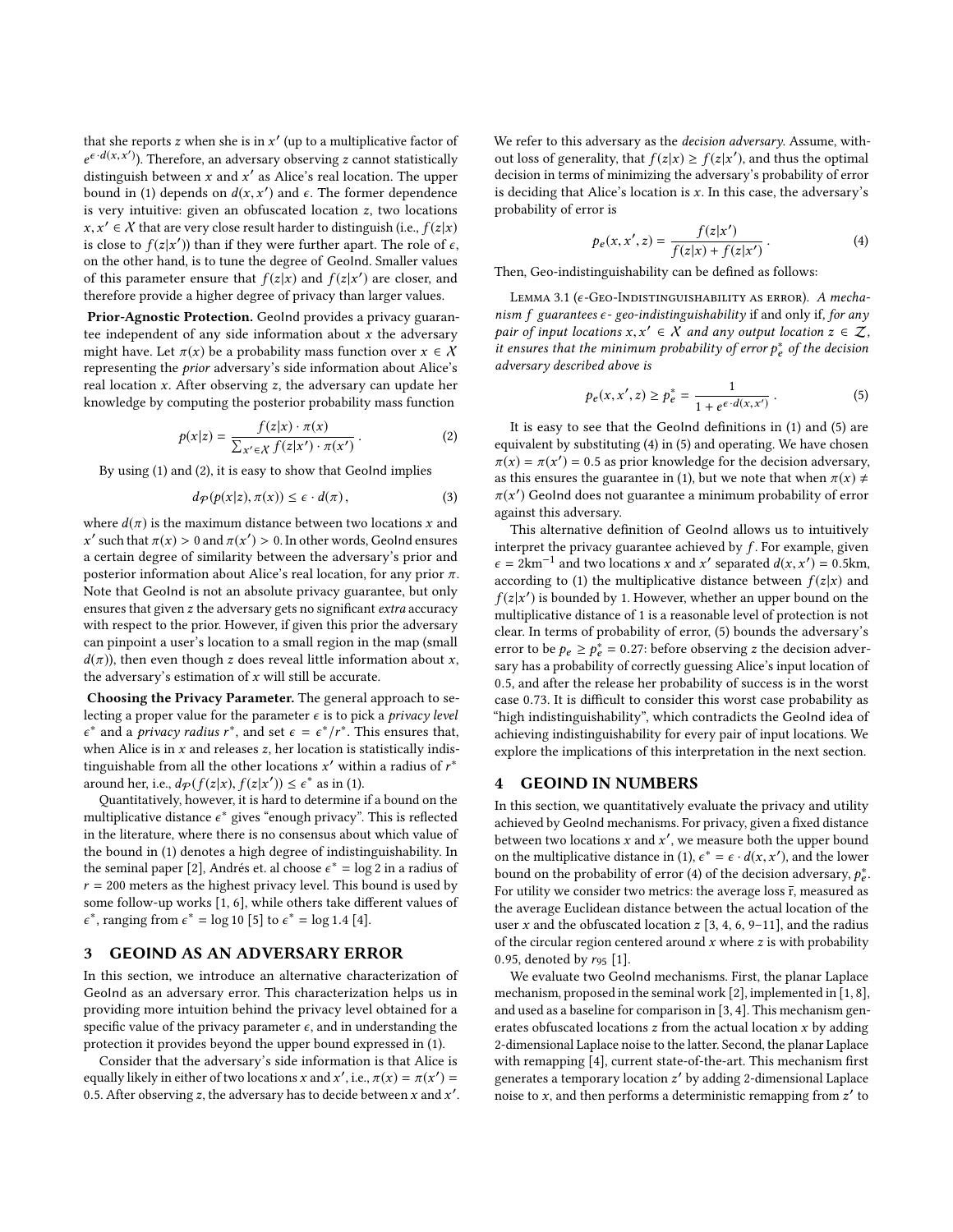<span id="page-2-0"></span>

Figure 1: Performance of the Planar Laplace mechanism.

 $z$  that is designed to minimize the average loss  $\overline{r}$  of the scheme while providing the same privacy guarantees as the original version. This remapping is computed using a dataset with information about the popularity of each input location  $x \in \mathcal{X}$ , and therefore the mechanism is tied to a particular dataset. We leave optimal mechanisms that can only be implemented in simple discrete scenarios [\[3,](#page-3-7) [9,](#page-3-5) [11\]](#page-3-6) out of our evaluation, as the low-resolution quantization needed to implement them in a real scenario makes them suboptimal (cf. [\[4\]](#page-3-8)).

Planar Laplace Mechanism. Given a privacy value  $\epsilon$ , the average loss of the Laplace mechanism is  $\bar{r} = 2/\epsilon$ , and  $r_{95}$  can be computed analytically using the Lambert W function (cf. [\[2\]](#page-3-0)). The value of Fe is mechanism, when locations are separated  $d(x, x')$  meters, in<br>Figure 1 for different utility layels. As expected as we add more <sup>\*</sup> can be computed from  $\epsilon$  following [\(5\)](#page-1-1). We show  $p_{\epsilon}^{*}$  and  $\epsilon^{*}$  for this mechanism when locations are separated  $d(x, x')$  meters in Figure [1](#page-2-0) for different utility levels. As expected, as we add more noise (larger  $\bar{r}$  or  $r_{95}$ ), protection improves (larger  $p_e^*$  or smaller  $\epsilon^*$ ).<br>To better understand the trade-off between privacy and utility let

To better understand the trade-off between privacy and utility let us consider as reference a privacy level  $p_e^* = 0.4$  (i.e., the decision adversary succeeds at most 60% of the times). To obtain such proadversary succeeds at most 60% of the times). To obtain such protection level in a radius of  $r^*$  one needs to add Laplacian noise with vertical loss of  $\bar{r} \sim 5r^*$ . This results  $5\%$  of the time on an obfuscated average loss of  $\bar{r} \approx 5r^*$ . This results 5% of the time on an obfuscated<br>location  $\tau$  further than  $r \propto 12r^*$  from the real location  $\tau$ . Consider location z further than  $r_{95} \approx 12r^*$  from the real location x. Consider that we want  $r^* = 0.4$  in locations within a radius of  $r^* = 200$ m that we want  $p_e^* = 0.4$  in locations within a radius of  $r^* = 200$ m.<br>In this case, the obfuscated location would be on average  $\bar{r} = 1$  km In this case, the obfuscated location would be on average  $\bar{r} = 1 \text{km}$ away from the real location, and 5% of the time it would be further than <sup>2</sup>.3km away (yellow line in Fig. [1\)](#page-2-0). In applications that are not sensitive to large amounts of noise (e.g., weather forecast) this might be reasonable. However, in other applications where one would require a utility in the same order of magnitude as the privacy protection (e.g., finding nearby points of interest), the Laplace mechanism and, up to some extent, GeoInd, are not desirable.

Planar Laplace with Optimal Remapping. Since this mechanism cannot be evaluated analytically, we follow the empirical approach in [\[4\]](#page-3-8): we use 80% of the users from Gowalla dataset<sup>[1](#page-2-1)</sup> to design the remapping function, and use the remaining 12 112 users as a testing set to evaluate the utility of the mechanism after remapping. We generate an output z for 20 000 random checkins from testing set users, for values of  $\epsilon$  from the previous experiment  $(\epsilon = \{6.67, 4, 2, 1\}, \text{ in km}^{-1})$ , and use them to compute  $\frac{1}{r}$  and  $r_{95}$ .

The results in terms of  $p_e^*$  and  $\epsilon^*$  vs.  $d(x, x')$  coincide with the ones<br>in Fig. 1, but we obtain much better quality:  $\bar{r}$  = 159, 266, 578 and in Fig. [1,](#page-2-0) but we obtain much better quality:  $\bar{r}$  = 159, 266, 578 and 1271 meters, i.e., 37 − 47% smaller than plain Laplace. The 95% loss percentile in each case is  $r_{95} = 565$ , 999, 2146, and 4162 meters, which is only a 10 − 21% reduction from the planar Laplace without remapping. To obtain a protection of  $p_e^* = 0.4$  in a radius of  $r^*$ <br>around the real location, in this scenario one needs to add noise around the real location, in this scenario one needs to add noise with a loss of roughly  $\bar{r} \approx 3r^*$  and  $r_{95} \approx 10r^*$ . Although the average loss reduction is considerable, the utility cost is still large comloss reduction is considerable, the utility cost is still large compared to the radius of the privacy region this mechanism ensures. This highlights the importance of analyzing GeoInd numerically to understand the actual privacy vs. utility trade-off it provides.

#### 5 OTHER PROPERTIES OF GEOIND

So far we have studied the lower bound  $(p_e^*)$  GeoInd mechanisms<br>provide on the probability of error of the decision adversary (p.) provide on the probability of error of the decision adversary  $(p_e)$ .<br>We now study other properties of Goolnd mechanisms against this We now study other properties of GeoInd mechanisms against this adversary. For this purpose, we evaluate three mechanisms: the planar Laplace mechanism, described above, and the Gaussian and uniform circular mechanisms. The latter mechanisms generate z by adding to the real location  $x$ , respectively, 2-dimensional Gaussian noise and uniform noise in a circle. We choose not to use remapping, as its improvement would be similar for all mechanisms and thus does not influence the comparison. For each experiment, we consider two locations x and x' separated a distance  $d(x, x')$  and<br>generate z using the three mechanisms. Then we measure the probgenerate z using the three mechanisms. Then, we measure the probability of error of the decision adversary  $p_e$  in that realization, and repeat this 20 000 times for different values of  $d(x, x')$  and  $\overline{r}$ .<br>The average probability of error of these mechanisms, de

The average probability of error of these mechanisms, denoted by  $\bar{p}_e$  and computed by averaging the 20 000 samples of  $p_e$ , is<br>shown in Figure 2. Given an average loss  $\bar{r}$  both Gaussian and shown in Figure [2.](#page-3-11) Given an average loss  $\bar{r}$ , both Gaussian and circular mechanisms achieve a larger average error than the Laplace mechanism, up to a certain distance  $d(x, x')$  marked with • in<br>the figure. We do not show these marks for  $\bar{x} = 1000$  and  $\bar{r} =$ the figure. We do not show these marks for  $\bar{r}$  = 1000 and  $\bar{r}$  = 2000, but they also lay close to  $\bar{p}_e = 0.1$ . At these points, the Laplace mechanism achieves  $p_e^* \approx 0.01$  and  $\bar{p}_e \approx 0.1$  for all tested values of  $\bar{r}$ . The fact that the Laplace mechanism performs better values of  $\overline{r}$ . The fact that the Laplace mechanism performs better from • onwards is not significant: in these scenarios, regardless of the mechanism, the adversary guesses the right location with an average probability larger than <sup>0</sup>.9, i.e., no mechanism provides privacy. We conclude that, in all relevant scenarios (i.e., reasonable privacy levels), the Gaussian and circular mechanisms achieve a larger average error than the Laplace mechanism. This means that using GeoInd as a way of providing an *average protection level* against an adversary with unknown side-information [\[9,](#page-3-5) [11\]](#page-3-6) is not recommended, as it is not the guarantee that this notion provides.

Figure [3](#page-3-11) shows the percentage out of the 20 000 realizations where the Gaussian and circular mechanisms achieve a larger  $p_e$ than the Laplace mechanism. We see that these mechanisms achieve a larger probability of error more often than the Laplace mechanism when x and x' are separated up to a distance  $d(x, x')$  corresponding<br>to the points marked with  $\blacksquare$  (Gaussian) and  $\blacktriangle$  (circular). The figure to the points marked with  $\blacksquare$  (Gaussian) and  $\blacktriangle$  (circular). The figure also shows the performance of the Laplace mechanism in terms of  $p_{\ell}$  and  $p_{\ell}$  in the set  $p_{\ell}$  cannot constant the previous case, these values represent  $\vec{p}_e$  and  $\vec{p}_e$  at these points (these values remain almost constant when<br>hanging  $\vec{r}$ ). Similarly to the previous case, these values represent a very low privacy regime, i.e., for all reasonable privacy levels,

<span id="page-2-1"></span><sup>1</sup><https://snap.stanford.edu/data/loc-gowalla.html>